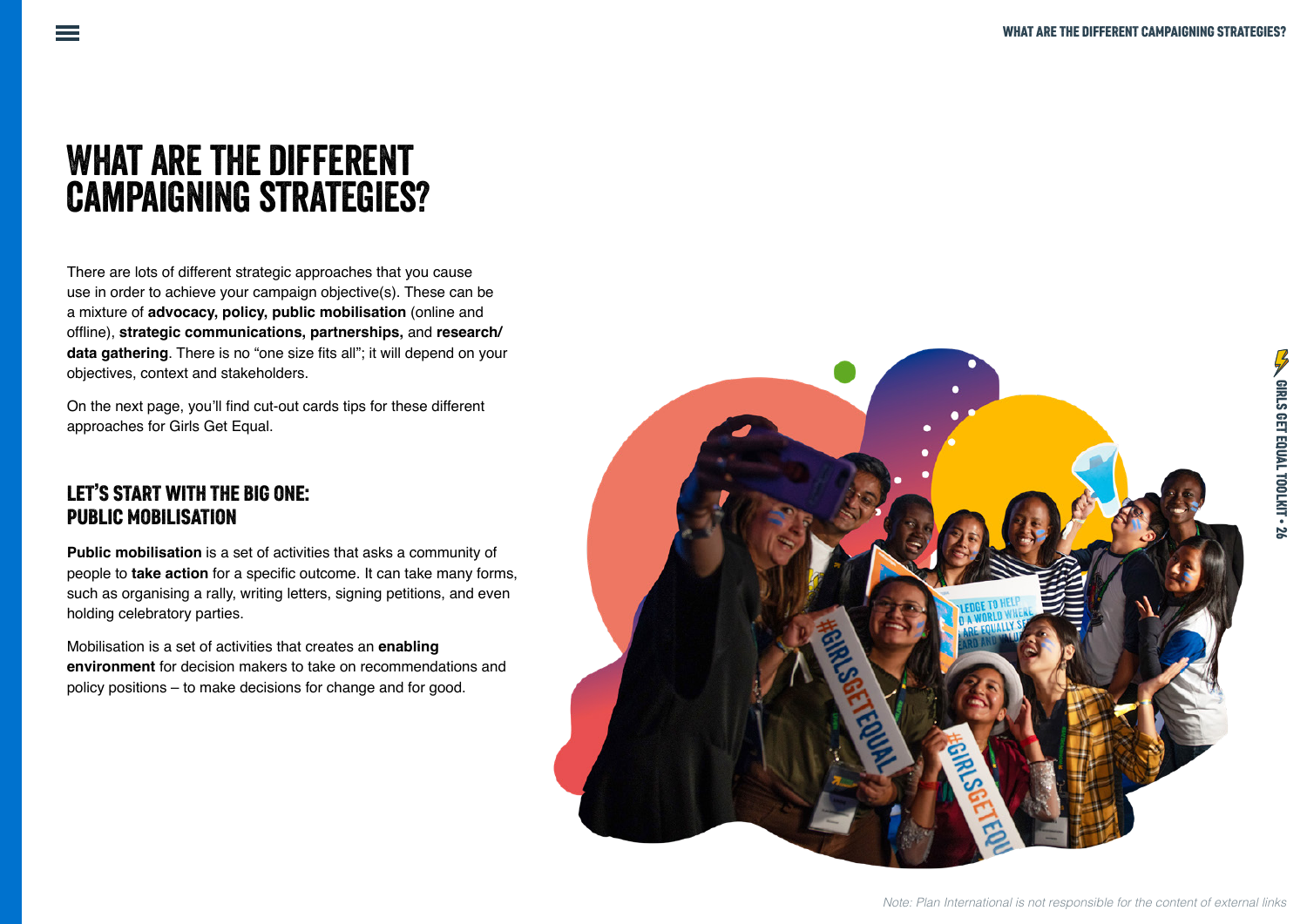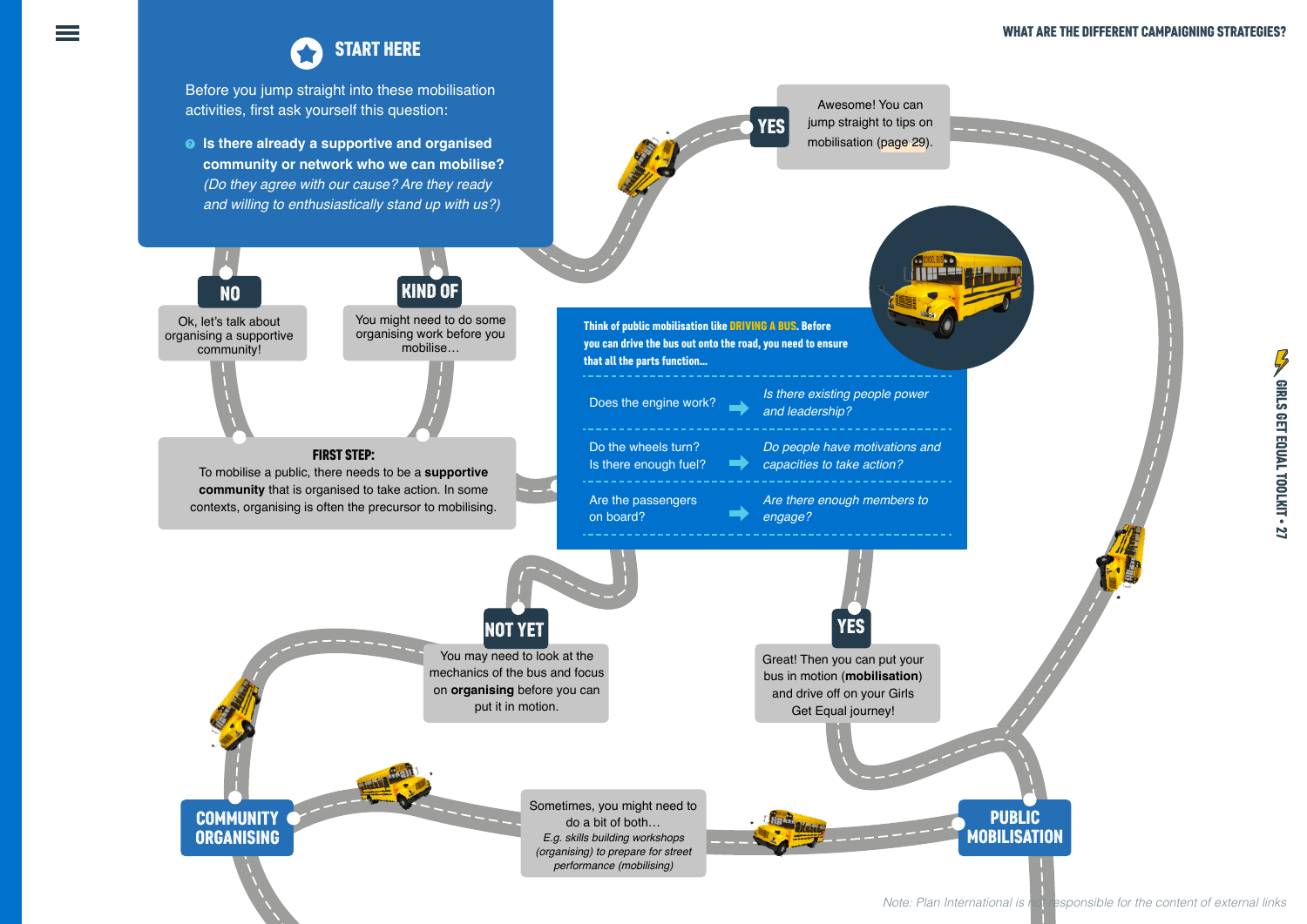Public mobilisation and community organising are closely related and are fundamental to the success of each other. To mobilise a public you require an organised community of individuals who are invested, passionate, and able to act. (It is sometimes possible to mobilise people who haven't *really engaged in your issue before using strong statistics and stories. However, you need to think carefully about why and how you would mobilise them)*.

Depending on your context and stakeholders, your campaign approaches might focus more on organisation to build the **depth** of your public's participation or more on mobilisation tactics to expand the **breadth** of your public's participation.

Go to page 43 for more practical ideas and actions to organise or mobilise your public around each of the Girls Get Equal demands, in your own context!

| <b>Contract of the Contract of the Contract of the Contract of the Contract of the Contract of The Contract of T</b>                                                                                  | Here are some examples of<br>tactics for organising vs.<br>mobilisation:<br><b>COMMUNITY</b><br><b>ORGANISING</b>                                                                                                                                                                                                                                     |                | <b>WHAT ARE THE DIFFERENT CAMPAIGN</b><br><b>PUBLIC</b><br><b>MOBILISATION</b>                                                                              |
|-------------------------------------------------------------------------------------------------------------------------------------------------------------------------------------------------------|-------------------------------------------------------------------------------------------------------------------------------------------------------------------------------------------------------------------------------------------------------------------------------------------------------------------------------------------------------|----------------|-------------------------------------------------------------------------------------------------------------------------------------------------------------|
| y organising are closely<br>e success of each other.<br>n organised community of<br>sionate, and able to act.<br>se people who haven't<br>e using strong statistics and<br>ik carefully about why and | • Collecting a database of supporters<br>e-mails* (with their consent!)<br>Building a highly-engaged social media<br>audience and developing targeted Girls<br>Get Equal posts<br>*Make sure you follow the relevant data<br>privacy laws                                                                                                             | <b>ONLINE</b>  | Social media challenges<br><b>Twitter storms</b><br>Online competitions<br>Online petitions or letter writing<br>Get the #GirlsGetEqual hashtag<br>trending |
| akeholders, your campaign<br>organisation to build the<br>n or more on mobilisation<br>our public's participation.<br>and actions to<br>d each of the Girls Get                                       | Mapping your allies<br>Holding deep conversations with<br>individuals to build their awareness<br>and desire to act (e.g. hosting<br>meetings or public Q&A lectures to<br>hear from experts)<br>Building the skills and capacities<br>of your supporters and partners to<br>take action on Girls Get Equal (e.g.<br>organising an event or workshop) | <b>OFFLINE</b> | Artivism (crafting banners, street art)<br>Performance theatre<br>Protests and rallies<br><b>Strikes</b><br>Community marathons or sport events             |
|                                                                                                                                                                                                       |                                                                                                                                                                                                                                                                                                                                                       |                |                                                                                                                                                             |

*Note: Plan International is not responsible for the content of external links*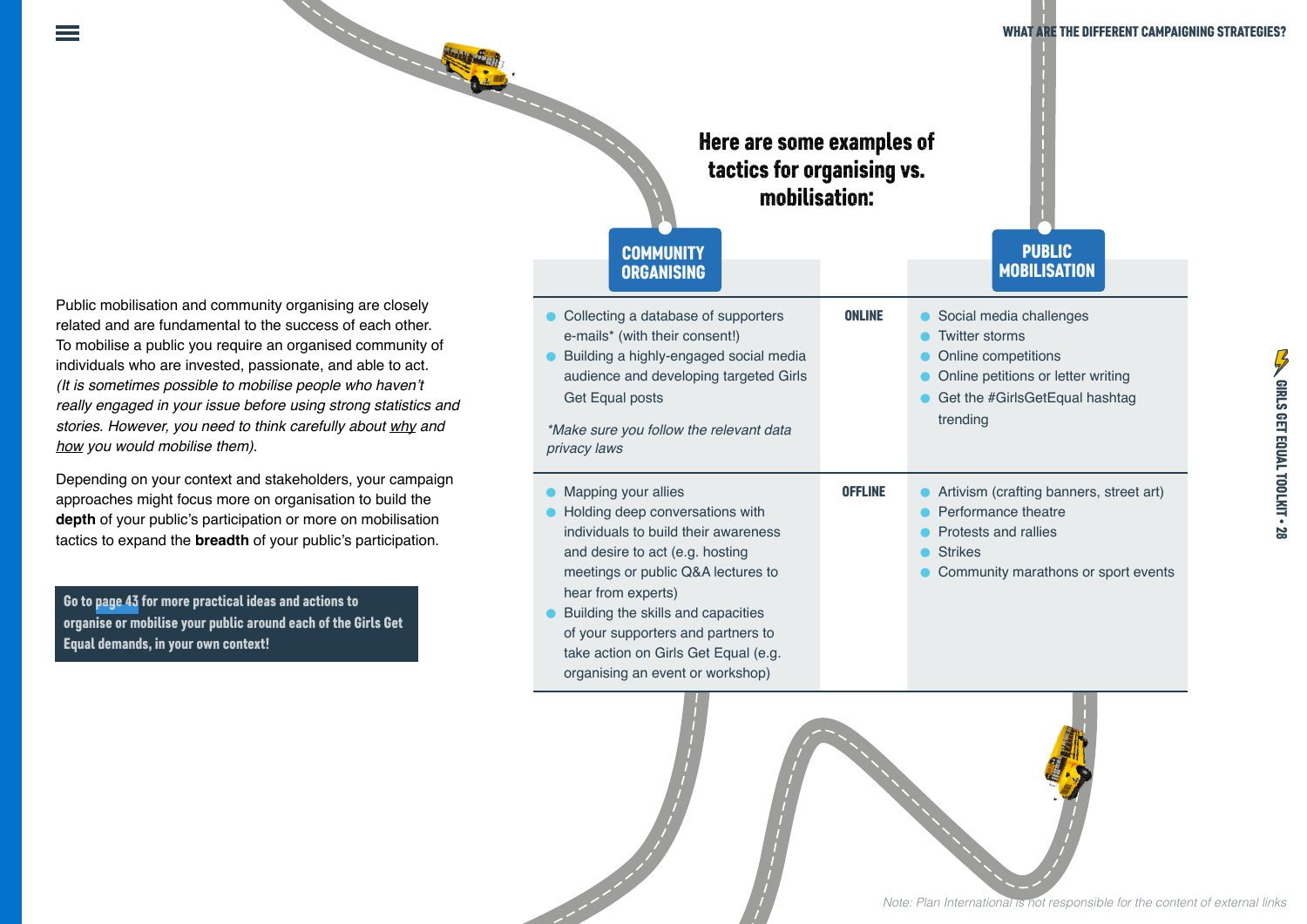### ANOTHER WAY TO THINK ABOUT IT... **PUBLIC MOBILISATION**

PUBLIC **MOBILISATION** 

#### ORGANISING MOBILISING **COMMUNITY** ORGANISING

| Build leadership by transforming<br>the motivations and capacities of<br>members to take on activism and<br>leadership | HOW TO<br>BUILD<br><b>POWER</b>   | Build membership by playing on<br>existing motivations                             |  |
|------------------------------------------------------------------------------------------------------------------------|-----------------------------------|------------------------------------------------------------------------------------|--|
| Develop leaders to engage with<br>more people                                                                          | HOW TO<br>BUILD<br><b>MEMBERS</b> | Identify and invite as many people<br>as possible                                  |  |
| Responsibility is distributed, actions<br>are concentrated on building the<br>capacity a smaller group of people       | <b>STRATEGY</b>                   | Actions come from centralised<br>group of people to a larger base of<br>supporters |  |
| Depth of support                                                                                                       | <b>RESULTS</b>                    | Breadth of support                                                                 |  |

Whether you're mobilising online or offline, try to be targeted with who you mobilise. Ask yourself these questions:

- **8** Why are you mobilising people?
- **8** Who are you mobilising? This is your target audience. How will this group help you have influence?
- **B** Where are they what channels and platforms can you reach them on?
- **8** What messages will inspire them? (See "Tips for campaign messaging on Girls Get Equal" on page 31)
- **8** Which 'influencers' are best to engage your target audience? (E.g. could be social media influencers, celebrities)
- **8** What actions do you want people to take? (See "Ideas and actions" on page 43)
- **8** What materials, digital content and merchandise do you **need?**
- **8** What are the risks of public mobilisation in your context? How can you mitigate?